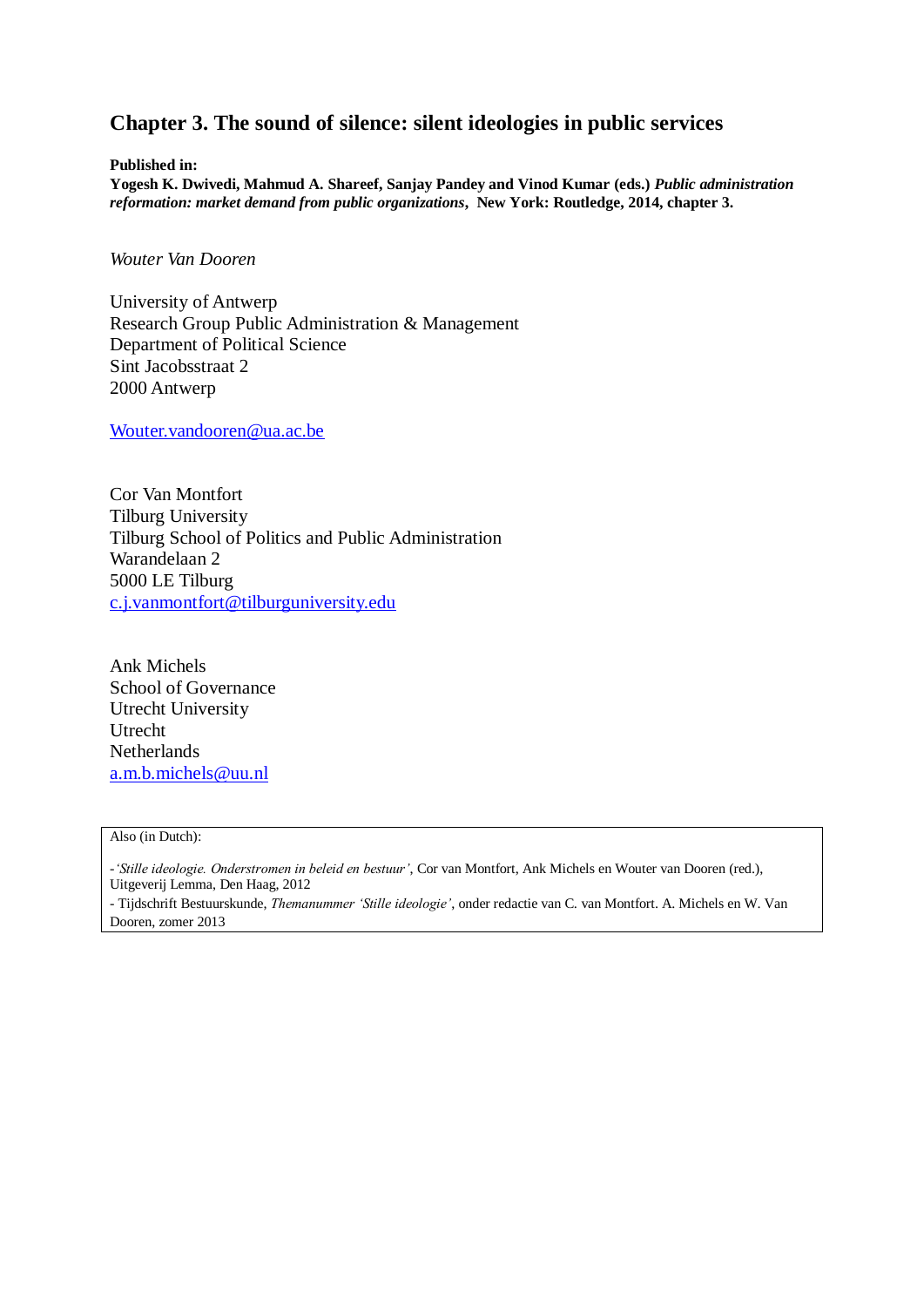## **1. INTRODUCTION**

Political ideology is generally seen to be very outspoken. Animated debates are considered the core of democratic decision-making. While a lot of ism's, such as liberalism, conservatism, socialism, and creationism, form part of the political debate, values and ideology in public service delivery are often not acknowledged or scrutinized. Public services are often presented as a matter of neutral implementation. We argue in this chapter that public services are far from ideology-free. Key to our argument is that ideologies can be loud or silent, and that silent ideologies in public service delivery do not get enough attention. Since they nonetheless have an effect on public service performance, it is important to expose those silent ideologies. This chapter studies three silent ideologies in fields for which we had case evidence available: frontline professionalism, technology and citizen participation.

In this chapter, we will explore the hidden ideologies of public services based on cases from the Netherlands. The first case follows up on the bottom-up approach of implementation (Hill and Hupe 2002). It is argued that silent ideologies have an impact on how frontline professionals actually use discretion. Silent ideologies are seen as the glue that holds the service together. The second case, the silent ideology of using technology in services delivery, fits into the top-down approach of implementation. While the use of technology is often seen as a neutral programming decision, we argue that there is a considerable amount of ideology involved. And the third case focuses on the relations between citizens and the state in public service delivery. Increasingly, the state is presenting itself as a partner to citizens. The increasing popularity of the co-production concept evidences this trend. The state wants to intervene and improve society, but it realises that it cannot do this alone. Therefore, the state appeals on the citizen. Yet, we argue that the silent ideology of partnership between citizens and the state may create new forms of exclusion. Before discussing the cases, we define the concept of a silent ideology

## **2. SILENT IDEOLOGIES: A DEFINITION.**

Large and loud ideologies have been declared dead on several occasions. One of the bestknown instances is by Francis Fukuyama who proclaimed the end of history after the fall of the Berlin Wall. The hegemony of the capitalist liberal system marked the end of different ideological worldviews (Fukuyama 2006). As early as 1960, Daniel Bell wrote a seminal work entitled 'the end of ideology' (Bell 2000). Bell sees ideology as a comprehensive closed system of beliefs that directs change towards the ideal society (Bell 2000: 400). Bell's theorem is that the old ideologies of the nineteenth century and the beginning of the twentieth century have lost their appeal. This also applies to the older ideologies such as liberalism and conservatism, but the strongest decline is that of Marxism.

The crumbling of the comprehensive and loud ideologies paved the way for alternative forms of political and social cohesion and mobilization. At first sight neoliberalism seems to have filled the gap. Our economic and political institutions do indeed rely on ideas of economic neoliberalism such as individual freedom, market-growth and market mechanisms. Yet, neoliberal ideology only partly explains the institutions and functioning of politics and administration. If we focus on specific sectors such as healthcare or foreign policy, and specific locations such as neighborhoods or airports, other mechanisms that structure and normalize social behavior are found. These silent ideologies, these tacit shared visions, also shape politics and government.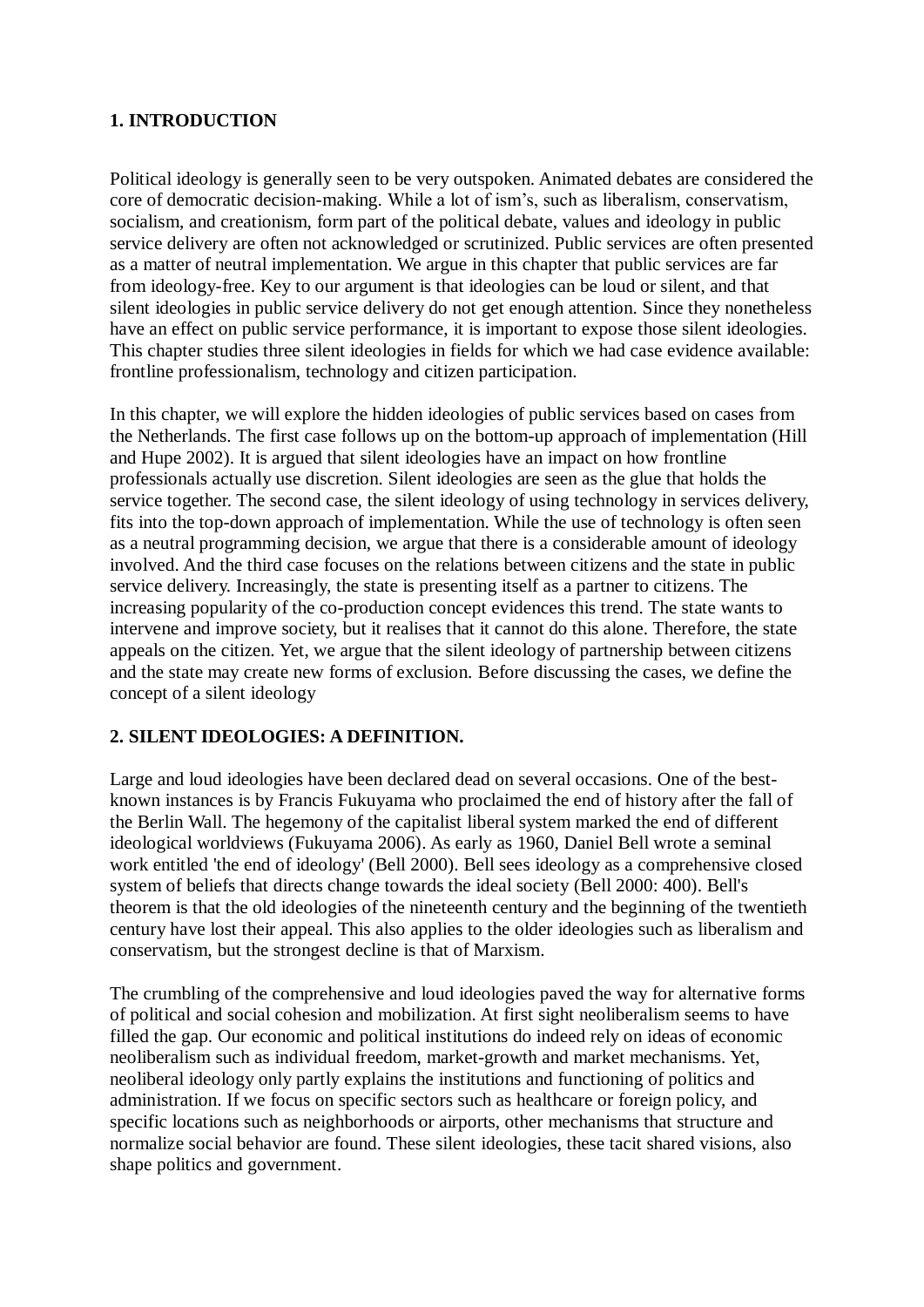Ideology has accumulated many meanings throughout history (Gerring 1997). Here, silent ideology is defined as a *shared and coherent, but silent vision of the good citizen, government and society*. This definition holds several characteristics.

First, ideology deals with how to organize society, and is therefore *inherently political*. Here, the concept distinguishes itself from notions such as worldview or belief system that can be apolitical or even very personal. The political nature of ideology does not mean that it is restricted to the politics of political parties, parliaments and politicians. Political choices are often made outside of the realm of the political institutions, in the media, civil society and indeed, public service delivery for example. Secondly, ideology is *shared* by a group of people. Traditionally, social class was used to make a distinction between groups that are assumed to share a set of values. For instance, working class would support leftist ideologies. Today, social class is clearly no longer the only criterion to identify groups that may share ideology. For instance, Richard Florida (2008) describes the emergence of a creative, urban class, making a distinction between the 'have's and 'have not's in the creative economy. Others have documented ideological cleavages on ecological issues (Hajer 1997) or the support for post-material values (Inglehart 2008). The fragmentation of ideologies generally reflects a fragmentation of life spaces, which makes it harder to identify ideologies (Dalton 1996). Thirdly, ideology is *internally coherent.* It is a logical set of causal relations that are supposed to lead, ultimately, to an ideal society. Internal coherence also implies external contrast. Alternative ideologies are conceivable. Fourthly, ideology is *action oriented*. Ideologies do not cause action, but are a 'cause for action' (Mullins 1972).

Ideologies can be loud or silent. Loud ideologies are explicitly communicated. The moral goals and the coherence of the vision are written down, incorporated in curricula, captured on film, and symbolized. At the extreme end, it takes the form of indoctrination. Silent ideologies, on the contrary, are not explicitly communicated. The moral goals and coherence of the vision are not symbolized, but rather put to the test incrementally in day-to-day governance. The shared vision on the good society is naturally accepted, with tacit underlying political choices. Alternative visions are conceivable, but are not discussed. The acceptance within a group is sufficiently strong, and hence ideology is a basis for action. Yet, actions are only implicitly embedded in the ideological frame of reference. Institutional theory refers to this type of action formation as the logic of appropriateness (March and Olsen 2004).

# **3. IDEOLOGIES OF FRONTLINE PROFESSIONALS**

Silent ideologies have an impact on how front-line professionals actually use discretion. Here we present some examples from the medical sector. The examples, prenatal diagnostics and genetic screening, demonstrate a similar ideological shift. The silent ideology of medical indication is challenged by another, also silent, ideology of choice and self-determination.

Doctors are often confronted with medical-ethical dilemmas (cases from Trappenburg 2012). While political parties have different ideological positions on medical-ethical dilemmas (Trappenburg 2012). Faith-based parties tend to oppose medical innovations, arguing, on religious grounds, that mankind should not interfere. On the left, parties stress the value of self-determination. Yet, notwithstanding the apparent ideological positions, only one medicalethical issue, i.e. abortion, has led to a political conflict along ideological lines (Outshoorn 1986). Other issues could have led to ideological strife as well but, in practice, the Netherlands did not follow that path. Instead, medical-ethical dilemmas have been depoliticized and left in the hands of doctors. Instead of religious grounds or values of self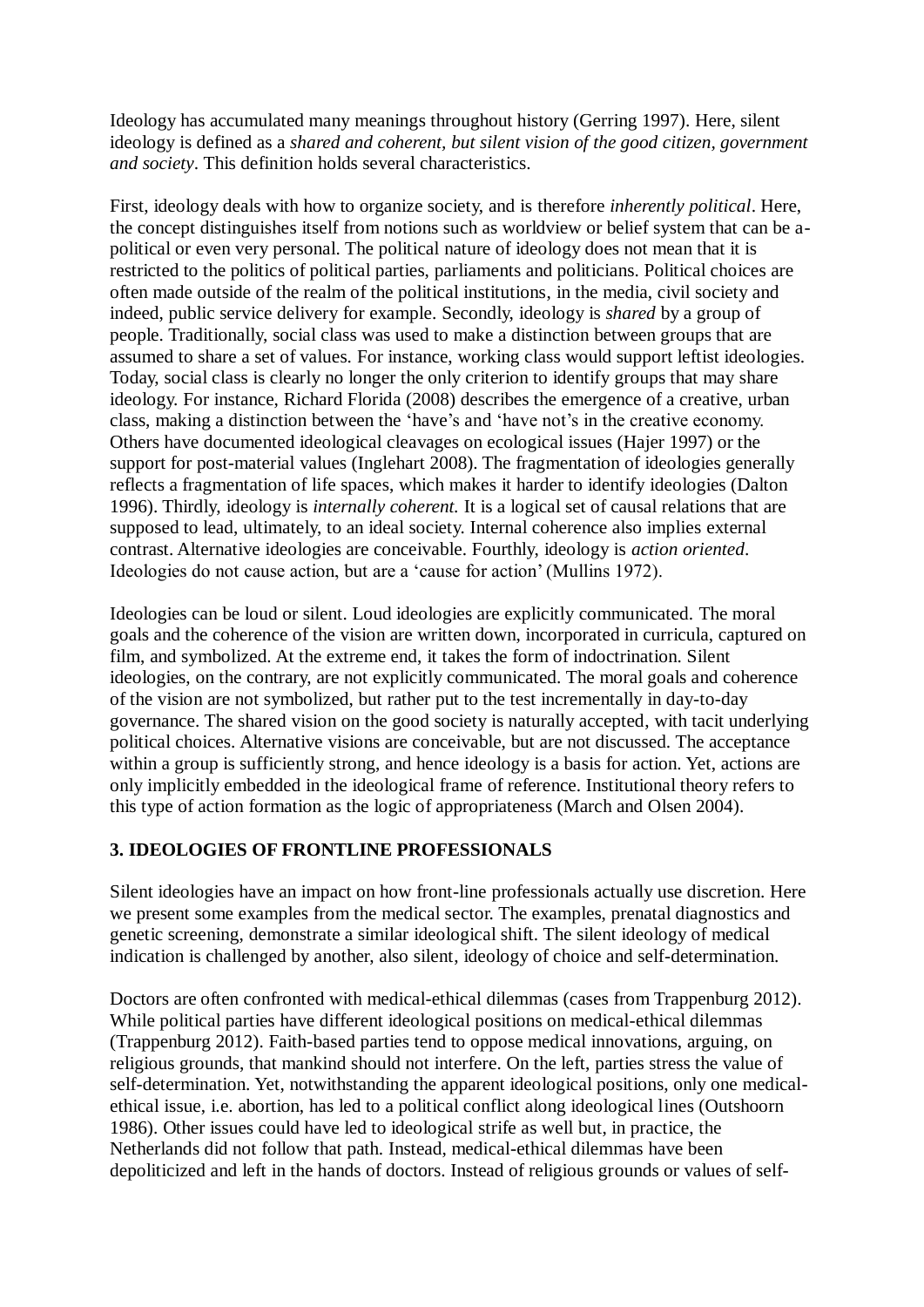determination, doctors used to be expected to determine ethical issues based upon medical indications. In recent years however, market-oriented reform in the public sector has changed this picture. Market-oriented reform also stresses the importance of choice in health services. As a corollary, the ideological pendulum seems to shift towards self-determination. Some examples.

Women have access to prenatal screenings for genetic diseases such as Downs' syndrome, Cystic Fibrosis, muscular dystrophy, and more. Many women decide to undergo an abortion when these diseases are diagnosed. The issue of access to prenatal diagnostics is also ideological. Should individual self-determination prevail? Women and partners decide which tests to perform and on the conclusions to be drawn from the tests. Or, alternatively, should it be the rights of the vulnerable unborn but imperfect life that prevail? Notwithstanding the potential for ideological fireworks, Dutch policies have been based on the depoliticizing pragmatics of medical risk assessment. Prenatal screening was offered when a) the disease was sufficiently serious to test, b) the risks of having the disease were high, and c) the tests were reliable enough. In practice, mainly women with hereditary diseases and older women were granted access to prenatal screening. The shift to market-oriented reforms and a culture of choice in health services, however, had led to an increase in prenatal screening, also by young, healthy, low-risk pregnant women if they chose to avail themselves of it.

A similar story can be told about access to (genetic) screening for adults. DNA research can evidence the propensity for certain cancers, blindness, deafness, or mental handicaps. Also in this case, medical indications rather than self-determination were decisive in the decision to have people screened. Medical evidence of societal benefits of screening drove the decision to support a screening. For instance, a screening for colon cancer will only be done when the screening would find as many cancers that would not be found otherwise and that can still be cured, so as to offset the overall costs of the screening. Again, the market-and-choice reforms have called this model into question. It is not societal health gains but rather individual rights that determine whether screenings are performed.

The consequences for the Dutch health system are considerable. The introduction of market mechanisms has led to a substantial growth in the costs of healthcare. These rising costs are not caused by higher prices, but mainly by volume growth. Emphasis on the requests of the patient/client makes it difficult for general practitioners to hold on to standards, and protocols. Hospitals try to generate new demands, amongst others means, by initiating new specialized policlinics; including the likes of cough-policlinics, policlinics for falling injuries, for pain, and policlinics only for men.

It can be argued that the ideological shift in the health sector is emblematic for a deeper shift in society: the shift from decisions based on professional knowledge and experiences to decisions based on the compelling demands of stateless and anxious consumer-citizens. In the traditional model the doctor decides, case by case, who will be medically screened. Yet, we trust that this decision is based on expertise acquired through training and science. The demand-driven market-model runs counter to this expert-driven provision of services. Not evidence but customer demands drive service delivery. More than before, doctors now also have to relate to the wishes and demands from patients. Scientific discoveries and new technologies are added to the menu of health services where the citizen/customer chooses. In particular in highly specialized sectors such as medicine, with a sharp juxtaposition between expert and lay knowledge, the implications of the ideological shift are profound.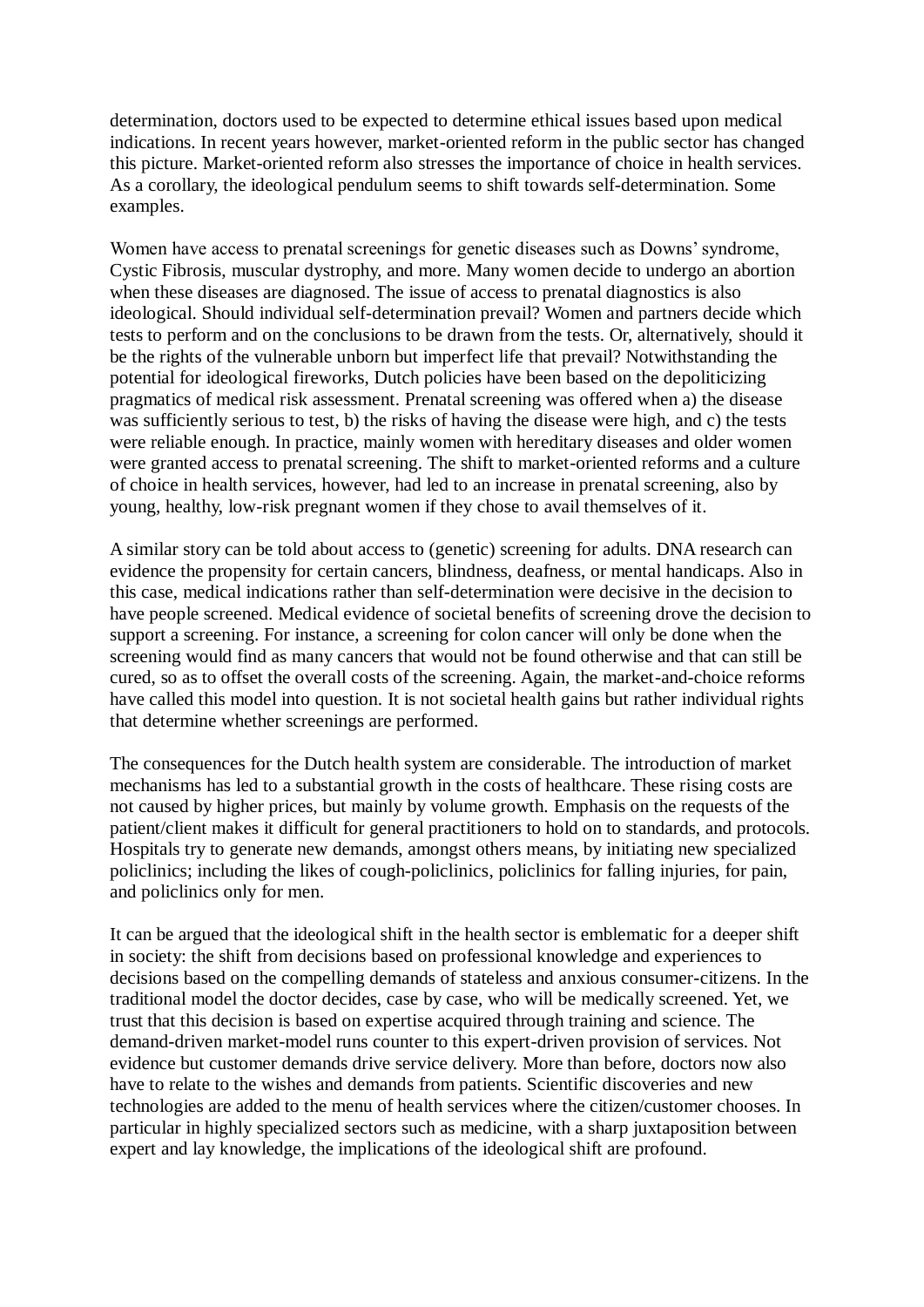## **4. IDEOLOGIES OF INSTRUMENTALISM**

The second perspective fits into the top-down approach of implementation. The case is the silent ideology of using technology in services delivery. Characteristic again is the absence of a debate (Van Est 2012). The argument being that technology is so easily accepted in government because it holds the promise of a socially engineered, prosperous and safe society.

Technological innovations have always driven societies in a very fundamental way. That is why the German sociologist Helmuth Plessner characterizes man as *'artificial by nature'* (quoted in (Van Est 2012, 85)). Our way of living is made possible by the technology that surrounds us. The realm of technological interventions in society is expanding throughout history. The information revolution after WOII has extended the focus of technology from dead nature towards living nature, including mankind. The scientific agenda reflects this aspiration of technology to control human nature: neurology, genetics, pharmacology and ICT. These technologies may affect our memory and personality, human reproduction and physical performance. Hence, they intervene with quite essential issues; the body, human consciousness and social interaction. Notwithstanding their fundamental extents, technological changes are seldom discussed politically and/or ideologically (Van Est 2012). They are perceived to be the natural course of progress. Yet, ideological questions, mainly concerning privacy, could be asked.

New technologies such as data mining, DNA-research and large-scale camera surveillance are increasingly supporting police and justice departments in combating crime. For instance the forensic use of DNA profiles is expected to substantially increase the number of cases solved. The coupling of large databases is another case in point of the impact of technology on investigation. Like many other governments, the Dutch government is coupling databases of social services with unemployment and fiscal databases to detect social and fiscal fraud. In recent years, police forces have also been coupling databases of automobile license plates with smart cameras that automatically scan cars for license plates that are blacklisted. On the agenda are systems of bio monitoring and unique identifiers (Vedder, A.H. e.a. 2007).

There is a general trend in these technological projects. A report by the Rathenau institute found that in the last decades, investigative services have changed in several respects and that these changes are mainly driven by technology (Vedder, A.H. e.a. 2007). Investigations are more easily extended to persons in the environment of a suspected person, but who are not suspected themselves. Increasingly, pro-active investigations based on risk-profiles are carried out. In order to do so, investigative services are able to use increasingly more personal data from other (semi-) public organizations. That data was not collected for investigatory purposes in the first place. Other organizations are increasingly being forced to collaborate in investigations. Legal impediments to these and other new techniques are gradually being removed.

The main ideological and politically relevant issue is that the privacy of individuals is at stake. Governments, but also private companies, have an increasingly detailed picture of individual people's lives and are able to act upon that information. It is thus somewhat surprising that most technological innovations in public services are not the subject of much political strife. If there is any debate, then it focuses on a single project or issue and not on the broader role of technology in society. We would argue that this absence of debate is caused by the conformation of technological innovation to the silent ideology of modernism and the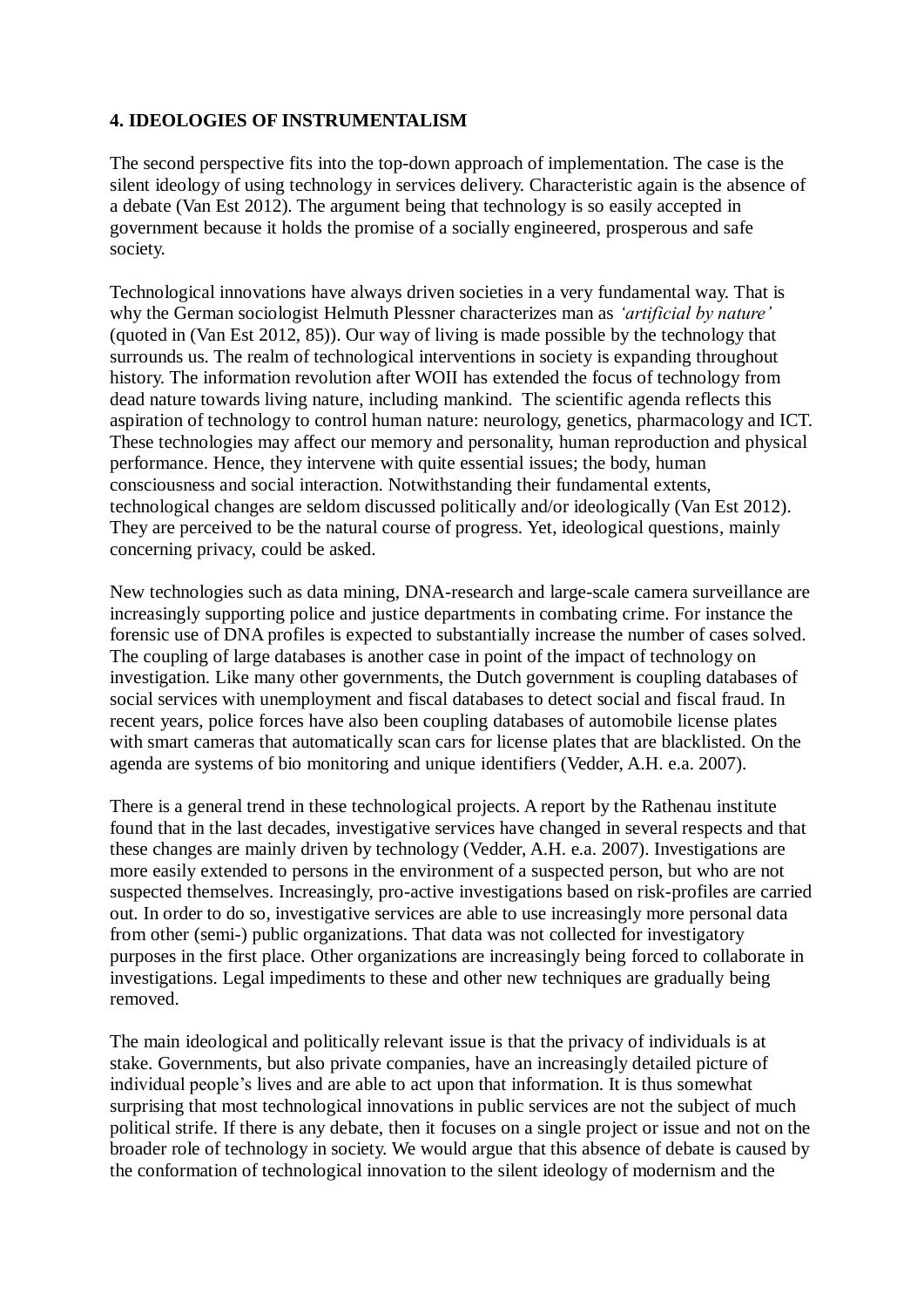socially engineered society. Technological progress is almost naturally seen as social progress. Concerns with public values such privacy are quickly overshadowed by the substantial improvements in efficiency, quality and effectiveness of service delivery that can be achieved through technology.

The argument, so far, has been that technology is so easily accepted in government because it holds the promise of a socially engineered, predictable society. This legitimization is partially unfounded (Van Est 2012). Permanent innovation makes the future unpredictable and opaque. Technological developments are subversive to existing conventions and objectives. The apparent struggle of public bureaucracies to give social media a place in communication strategies is a case in point. Technologies are a driver of transformation rather than safeguard of stability. This driver is self-sustaining; not politics, but technology itself is determining the pace and content of change. It can only do so, because it is endorsed by a modern silent ideology.

## **5. IDEOLOGIES OF PARTNERSHIPS BETWEEN CITIZENS AND THE STATE**

Our third case shows how silent ideology defines the relations between citizens and the state in public service. Increasingly, the state seeks to cooperate with citizens. This is associated with a more general trend towards cooperation in networks involving both public and private actors. It is argued that due to increasingly complex policy challenges and the changing capacity of governments to pursue collective interests, government needs to cooperate with others (O'Toole Jr, Meier, and Nicholson-Crotty 2005; Pierre and Peters 2000). The assumption is that cooperation leads to better service provision and more efficiency.

In the relations between citizens and the state, the increasing popularity of co-production evidences this trend. Co-production is not a recent phenomenon. The contemporary concept of co-production is defined in the early 1980s by American academics (Brudney and England 1983). Yet, it seems that the contemporary practice of co-production is both more intense and global (Bovaird 2007). Co-production between governments and citizens takes place in different areas of public services. For example: citizens cooperate with the police in neighborhood watch schemes, patients work together with health professionals to develop personalized medication schemes, participatory budgeting, speed watching, and peer learning are some concrete projects (see, for instance, the case catalogue of Governance International (2012) for more cases). One of the explanations for the increase in co-production initiatives is technological innovation and social media, which provide new means of involving citizens (Meijer 2012).

In promoting initiatives of co-production, government increasingly presents itself as a partner of citizens. The state is both activist, but also restrained. It wants to intervene and to improve society, but due to a lack of resources and support, it cannot do this alone. Therefore, the state appeals on the citizen (Peeters and Drosterij 2012). The combination of activism and restraint finds its expression in how citizens are being approached. For example, labor policies are increasingly focused on activation, with an emphasis on the responsibility of unemployed to take their fate into their own hands. In particular for European welfare states, the shift from 'passive' policies based on entitlements to unemployment benefits to 'active' labor market policies is quite fundamental. In 1985, The Netherlands spent  $\epsilon$ 30 on activation policies for every  $E100$  in unemployment benefits. Between 1994 and 2001, the activation policies expenditures rose to a point where they now exceed the benefit expenditures by 20% (Hupe and Van Dooren 2010).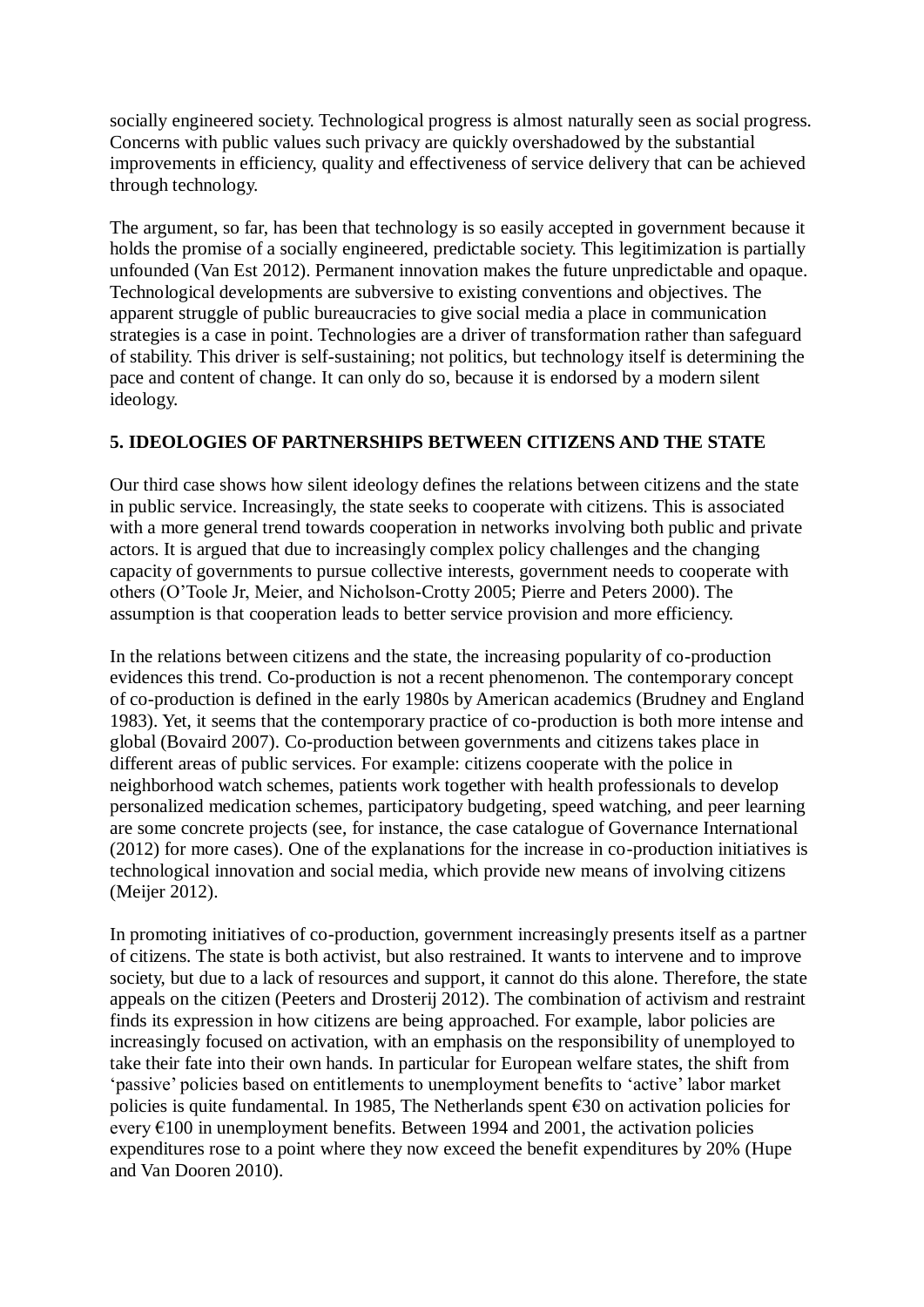Likewise, in the implementation of regeneration policies in disadvantaged neighborhoods, governments see citizens as partners. The former cabinet presented a picture of an ideal society where citizens take part in society as responsible and loyal participants instead of being passive subjects who only put forward demands and complaints against government. This view finds a translation in local policy. In recent years, citizens in many cities in the Netherlands have been given more room to take initiatives to improve their neighborhoods. These so-called 'citizens' initiatives' are assumed to strengthen the role of citizens in the public domain (Verhoeven and Oude Vrielinck 2012).

However noble these initiatives may be, the dominant discourse of partnerships between citizens and government conceals that citizens and government may have conflicting interests. The discourse of partnerships between citizens and government, in most cases, also implies that government expects citizens to behave in a specific way. Citizens are expected to act '*responsible'[act responsible, behave responsibly]*, that is: to contribute to social cohesion, to confront fellow citizens when they show asocial behavior, or to make the right choices in order to live healthy (Peeters and Drosterij 2012). In a similar way, citizens' initiatives that do not fit government plans or protest initiatives that seek to confront government are often seen as unproductive and therefore as not desirable (Van Dooren 2012). Citizens are partners on the state's terms. As a consequence, the silent ideology of partnerships between citizens and the state minimizes the voice of the 'irresponsible' and deviant citizen. The adagio '*you are either with us, or against us'* forms a barrier for new ideas and criticism to get accepted. The exclusion of the voice of some (groups of) citizens in the public sphere may finally lead to a decrease of legitimacy and democratic equality, which belong to the fundamental principles of democracy (Young 2000).

## **6. FUNCTIONS AND DYSFUNCTIONS OF SILENT IDEOLOGIES IN PUBLIC SERVICES**

In the absence of an unambiguous moral compass provided by traditional ideologies, the need for other binding mechanisms increases. Silent ideology is such a mechanism. By keeping certain issues out of the public and political debate, we also avoid social and political unrest and the uncertainty that comes with it. Sometimes, it appears to be more comfortable not to discuss things. The cases show that there is still a great deal of ideology in politics and administration, but that this ideology often remains unspoken. Silent ideologies reconcile state and society behind tacit conventions and modes of service delivery. Logic of discipline is speaking from the silent ideologies, which discipline the behavior of citizen, policy makers, as well as frontline professionals (Roberts 2011).

The next question is whether the silence of ideology is problematic? The absence of conflict may be beneficial in 'keeping things together', in providing guidance. The case of the health sector shows that the ideology of health services based on medical indication contributed to fairness and equity in the system as well as to cost control. Taboos and organizational myths may indeed be functional to align employees who have to perform in ambiguous and complex settings and are confronted with many and often conflicting demands (Brunsson 1989).

Yet, the 'silent' character of ideologies also has a downside. The obviousness of silent ideology leads to depoliticization, coagulation of policies and practices in service delivery and a decline of public debate. As a result, innovation in public services may be hampered. Critical voices are not heard, and if they are heard, they are not understood if they do not fit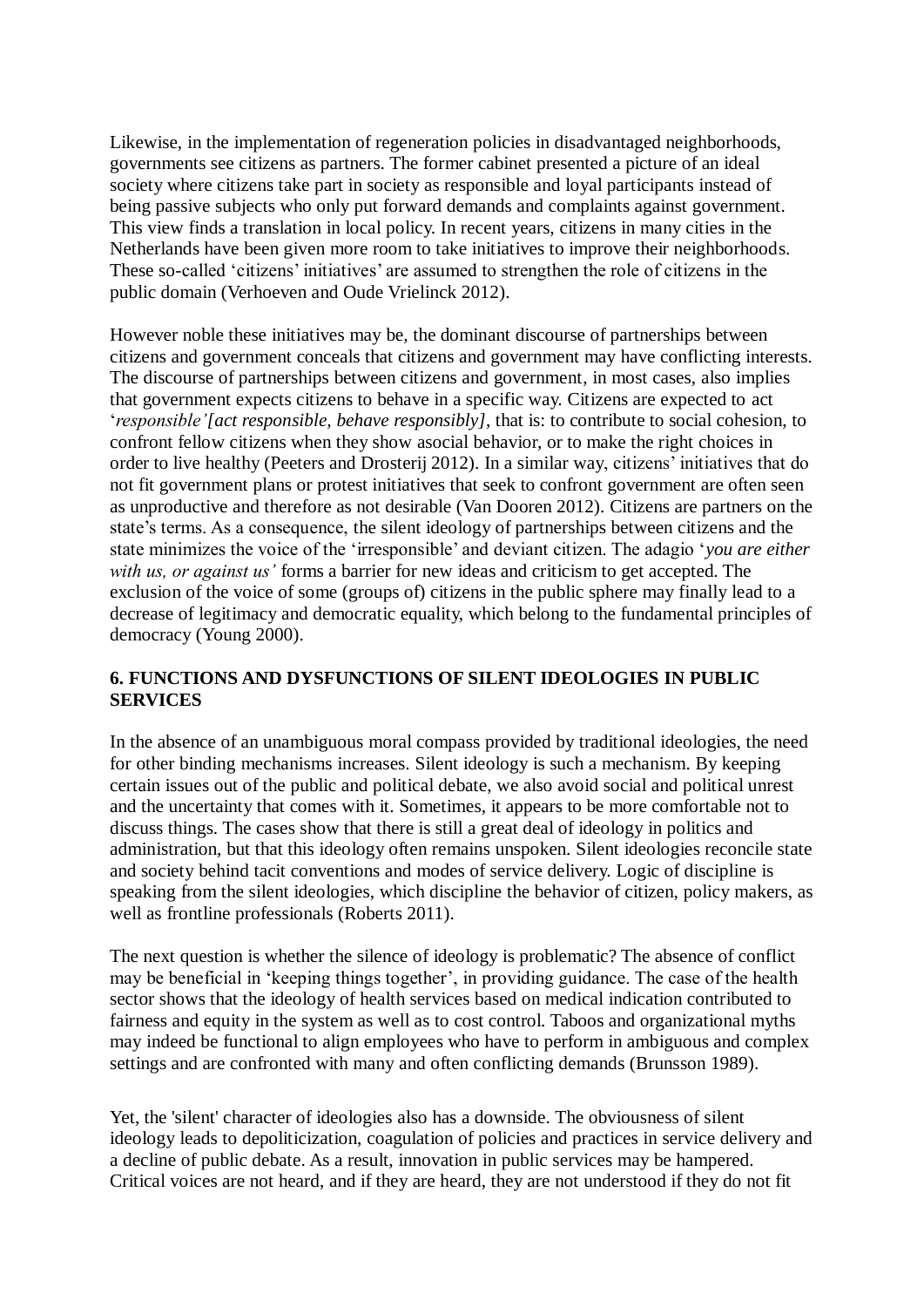into the silent frames of reference. The confident belief in progress through technology for instance seems to stand in the way of a genuine political debate about the role of technology in society. Maybe we miss out on some important side effects of technological change because technology assessments are not taking the ideological side of the coin into consideration. Or take the gradual erosion of the ideology of expert professionalism by market preferences and consumerism in health care. Notwithstanding the fact that this shift seems to be quite fundamental, the implications of this shift have not really been discussed politically. Silent ideology can, particularly in the long run, jeopardize a good and responsive operation of public services, a rich public debate, and an active public sphere.

#### **7. IDEOLOGICAL CONSTRUCTION and DECONSTRUCTION**

Silent ideologies are highly institutionalized and thus assume a taken-for-granted character. Silent ideology motivates, legitimizes and integrates action, without this action being interpreted within the ideological framework. In this way, silent ideologies give direction and stability. Yet they are also changeable, as the cases show. So the question is how that change occurs. What are the mechanisms behind ideological construction and deconstruction?

One mechanism is to debunk silent ideologies through confrontation. Actors with alternative ideologies clash with the silent ideology. Silent ideologies become loud in their own defense. The cases we discussed above have not (yet) been confronted. Yet, other examples can easily be found. Margaret Thatcher's exclamation that society does not exist clashed with the ideology of the welfare state in the 1970s. Recently, some European leaders forcefully attacked the thus far largely silent ideology of the richness of a multicultural society, intermingling groups of different ethnicities and cultures. German Chancellor Angela Merkel proclaimed the 'failure of the multicultural model', the former French president Sarkozy called the rioters in the French 'banlieues' (high rises around cities) 'racaille' – translated as scum - that needs to be cleaned off the streets. And why does the slogan 'change', an evergreen in political campaigning, work well in certain instances and not in other contexts? We would argue that it is because the concept of 'change' runs counter to a silent ideology that gives meaning to an otherwise hollow concept. Political actors use frames in a political struggle. Frames work because they rely on and/or confront existing ideological images. Successful framing is a form of ideological conflict in practice. Rather than in abstract ideological debates, ideology is tested in day-to-day political conflict. The very few ideological debates on the introduction of technology in society are about concrete incidents or instruments.

Framing is a strategy of political communication (Lakoff 2001). Frames and issues come and go in accelerating news cycles. The volatility of the news stands in sharp contrast to the relative stability of ideology. Nevertheless it is exactly silent ideologies that come to the surface in this public debate, they come under attack, and they can defend themselves. When frames disappear, it is also silent on the ideological front. An ideology can escape relatively unscathed from the public arena, but they can equally easily be changed fundamentally. After the ideological turmoil, the ideology of multiculturalism in Europe seems to transform to a more mono-cultural ideology (see Vertovec and Wessendorf (2010) for an overview of what they call the multicultural backlash). A policy implication is that immigrants are increasingly required to assimilate to European norms and values. The impact is also felt in service delivery. There is controversy around public servants wearing headscarves, but there is also an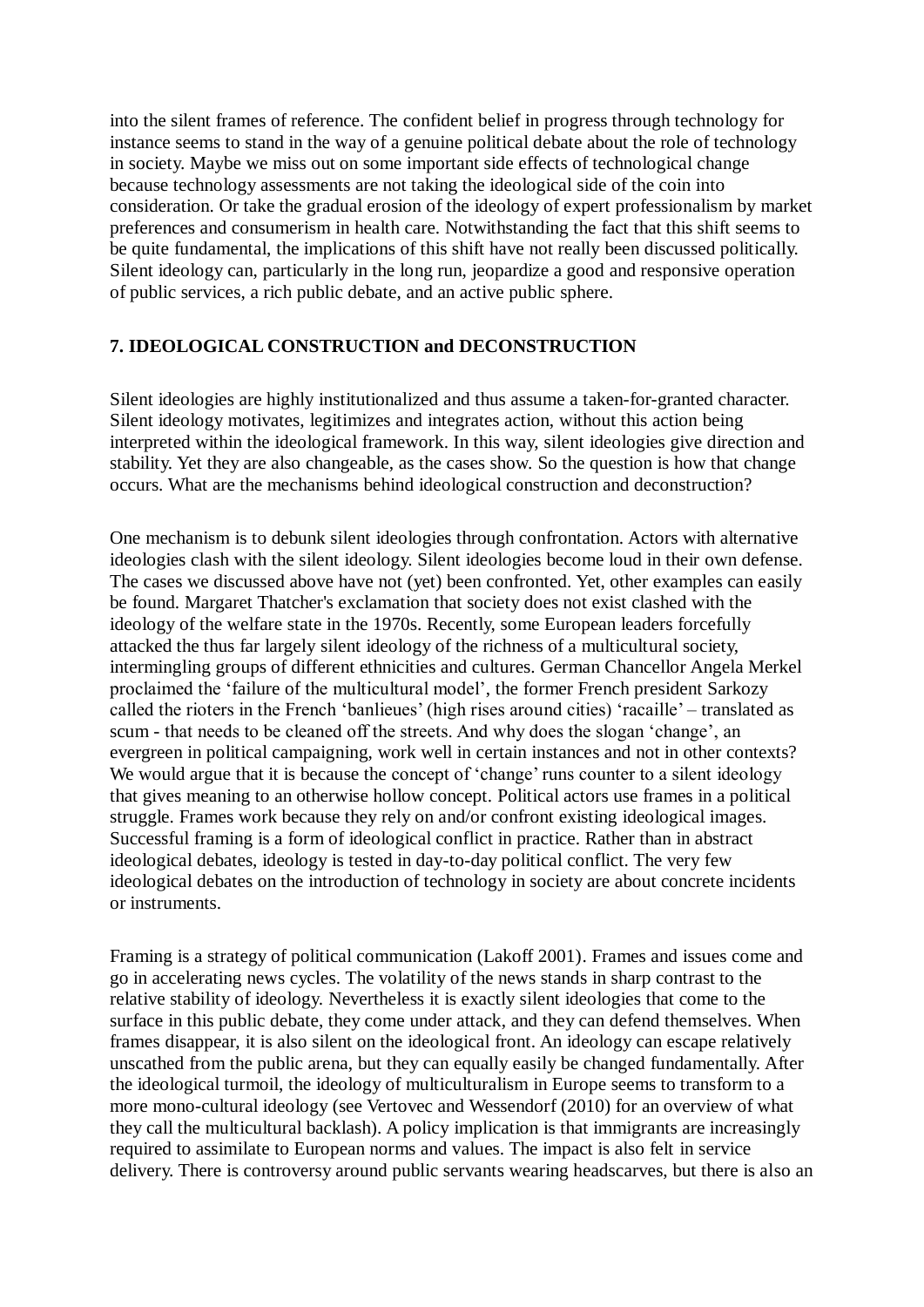impact on the provision of education and language knowledge required. It is also conceivable that a silent ideology disappears without a clear alternative to replace it. Ideologies that are repeatedly attacked from different angles are less likely to remain quiet.

There is also another, less visible way silent ideology can change. Instead of debunking through conflict, there is a gradual erosion of the ideology and quiet sedimentation of a new ideological framework. These gradual changes occur at the frontline of public services rather than in the political arena and are therefore particularly relevant for public services. In policy sciences, this ideological consensus in policy sectors is identified by terms such as advocacy coalitions (Sabatier 1988) or discursive coalitions (Hajer 1997). In the case of the health sector, the gradual and partial shift from professional judgement to consumerism has taken place slowly but steadily through the behaviour of doctors at the frontline. Marketization and consumerism have lead to an increasing tension between their professional standards and ethics and the demands of the critical and compelling patient-consumers. It was only after the costs of the system increased substantially that the ideological shifts became apparent and became subject of political debate.

## **8. CONCLUSION**

Almost half a century ago, Paul Simon wrote The Sound of Silence, conveying the idea that also the unspoken speaks. In public services too, seemingly neutral and widely accepted practices are embedded in a vision on how society should look and what role public services have to play. We call these unspoken visions silent ideologies. Three cases from the Netherlands have been discussed. First, we argued that the ideology of rationality in evidencebased medicine suppressed the conflict between self-determination and pro-life standpoints in ethical dilemmas such as abortion and genetic screening. Secondly, we discussed how the ideology of instrumentalism leads to an uncritical acceptance of new technologies. Thirdly, we argued that the discourse of co-production holds a silent ideology of partnership between citizens and the state. By making an appeal to the 'responsible' citizen, this ideology may conceal conflicting interests of citizens and the state.

Sometimes silent ideologies prove to be effective, as shown in the case of the health sector where the ideology of health services based on medical indication contributed to fairness and equity in the system as well as to cost control. Even so, we believe that it is important to expose silent ideologies. Some of the dangers of silent ideologies have been addressed in this chapter. Ideology appears to be far from absent in public services. Our main argument is that silent ideology leads to de-politicization and a decline of public debate. As a result innovations in public services may be hampered and negative side effects of public policies not addressed. In other words, silent ideologies may have a negative effect on the quality of service delivery. Also, concerns with public values such as privacy can be overshadowed by a strong and unchallenged belief in the possibility of substantial improvements in efficiency, quality and effectiveness of service delivery as was shown in the case of technology. And finally, we are concerned about the effects on democracy. Silent ideologies leave little room for critical voices. This may lead to the exclusion of ideas and of some groups of citizens in the public sphere, something that may ultimately undermine the legitimacy of democracy.

This contribution can be considered to be a first step in addressing silent ideologies and their workings. To deepen our knowledge about the effects of silent ideologies on the quality of public services, the securing of public values, and the functioning of democracy, further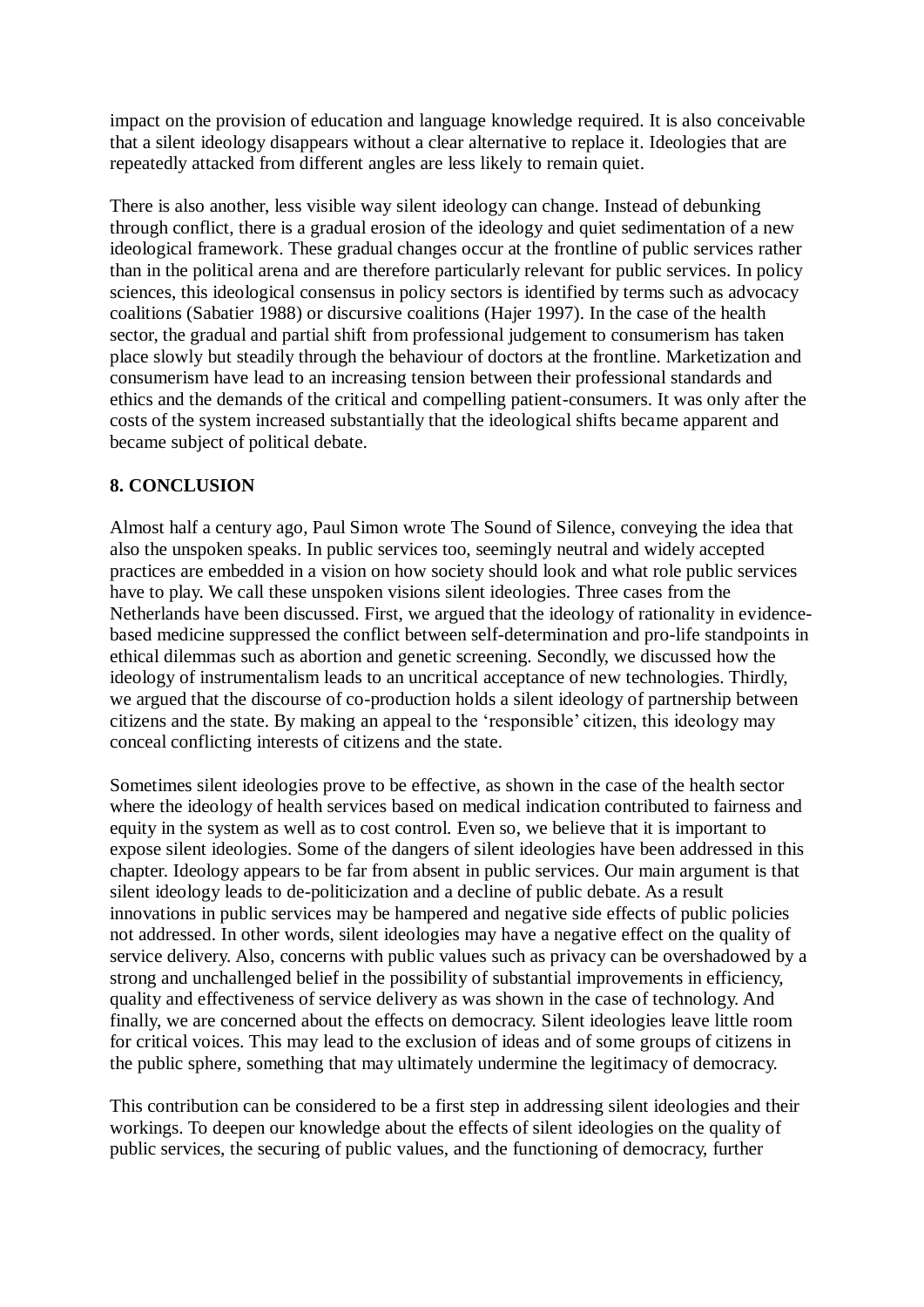research needs to be done, also on the effects of silent ideologies on the choices that public managers, frontline workers and street level bureaucrats make in every day practice.

#### **REFERENCES**

Bovaird, Tony. 2007. "Beyond Engagement and Participation: User and Community Coproduction of Public Services". *Public Administration Review* 67 (5): 846–860. Brudney, Jeffrey L., and Robert E. England. 1983. "Toward a Definition of the Coproduction Concept". *Public Administration Review* 43 (1): 59–65. Brunsson, Nils. 1989. *The Organization of Hypocrisy: Talk, Decisions and Action in Organizations*. New York: John,Wiley. Dalton, R. J. 1996. "Political cleavages, issues, and electoral change". In *Comparing Democracies: Elections and Voting in Global Perspective*, red. Lawrence LeDuc, Richard Niemi, and Pippa Norris, 2:319–342. Thousand Oaks, CA: Sage. Van Dooren, Wouter. 2012. "De stille ideologie van besluitvorming: participatie en elitarisme in een groot infrastructuurproject". In *Stille ideologie: onderstromen in bestuur en beleid*, red. Cor van Montfort, Ank Michels, and Wouter Van Dooren, 41–55. Utrecht: Boom/Lemma. Van Est, Rinie. 2012. "De ideologische leegte van het techniekdebat". In *Stille ideologie: onderstromen in bestuur en beleid*, red. Cor van Montfort, Ank Michels, and Wouter Van Dooren, 83–103. Utrecht: Boom/Lemma. Florida, Richard. 2008. *Who's Your City?: How the Creative Economy Is Making Where to Live the Most Important Decision of Your Life*. Basic Books. Fukuyama, F. 2006. *The end of history and the last man*. New York: Free Press. Gerring, John. 1997. "Ideology: A Definitional Analysis". *Political Research Quarterly* 50 (4) (December 1): 957–994. doi:10.2307/448995. Governance International. 2012. "Governance International". http://www.govint.org/. Hajer, Maarten. 1997. *The Politics of Environmental Discourse: Ecological Modernization and the Policy Process*. Oxford: Oxford University Press. Hill, Michael, and Peter Hupe. 2002. *Implementing Public Policy: Governance in Theory and in Practice*. First Edition. Sage Publications Ltd. Hupe, P, and W van Dooren. 2010. "Talk as action: Exploring discursive dimensions of welfare state reform". *der moderne staat–Zeitschrift für Public Policy, Recht und Management* 3 (2): 377–392. Inglehart, Ronald F. 2008. "Changing Values among Western Publics from 1970 to 2006". *West European Politics* 31 (1-2): 130–146. doi:10.1080/01402380701834747. Kessler, Glenn. 2012. "Euthanasia in the Netherlands: Rick Santorum's Bogus Statistics". *The Washington Post - Blogs*. http://www.washingtonpost.com/blogs/fact-checker/post/euthanasiain-the-netherlands-rick-santorums-bogus-statistics/2012/02/21/gIQAJaRbSR\_blog.html. Lakoff, R. T. 2001. *The Language War*. Berkely: University of California Press. March, J. G., and J. P. Olsen. 2004. *The logic of appropriateness*. ARENA. Meijer, Albert. 2012. "Co Production in an Information Age: Individual and Community Engagement Supported by New Media". *Voluntas* 23: 1156–1172.

Mullins, W. A. 1972. "On the concept of ideology in political science". *The American Political Science Review* 66 (2): 498.

O'Toole Jr, L. J., K. J. Meier, and Sean Nicholson-Crotty. 2005. "Managing upward, downward and outward: Networks, hierarchical relationships and performance". *Public Management* 7 (1): 45.